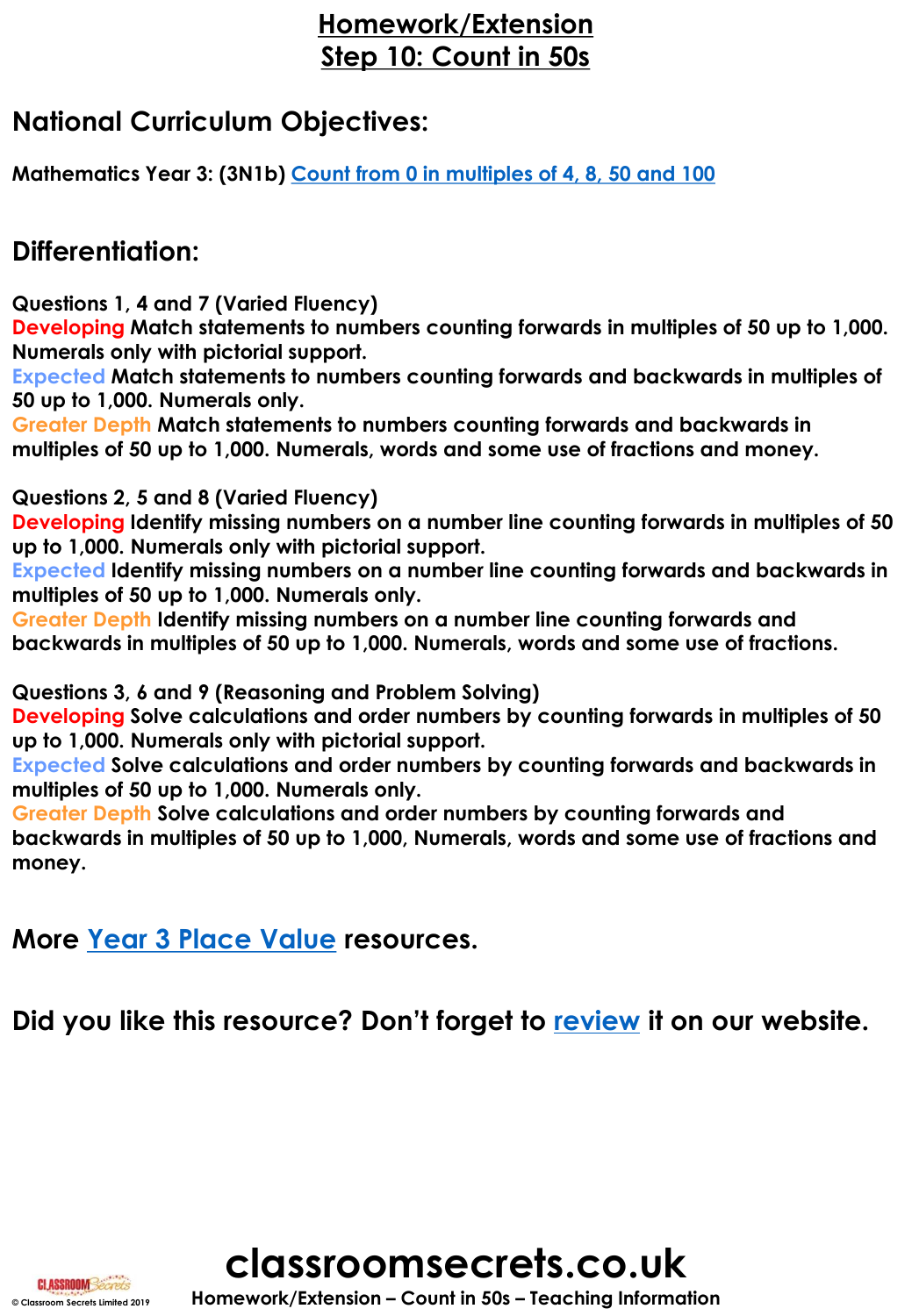## **Count in 50s**



**classroomsecrets.co.uk**

**CLASSROOM Secrets**<br>
© Classroom Secrets Limited 2019 **Homework/Extension – Count in 50s – Year 3 Developing**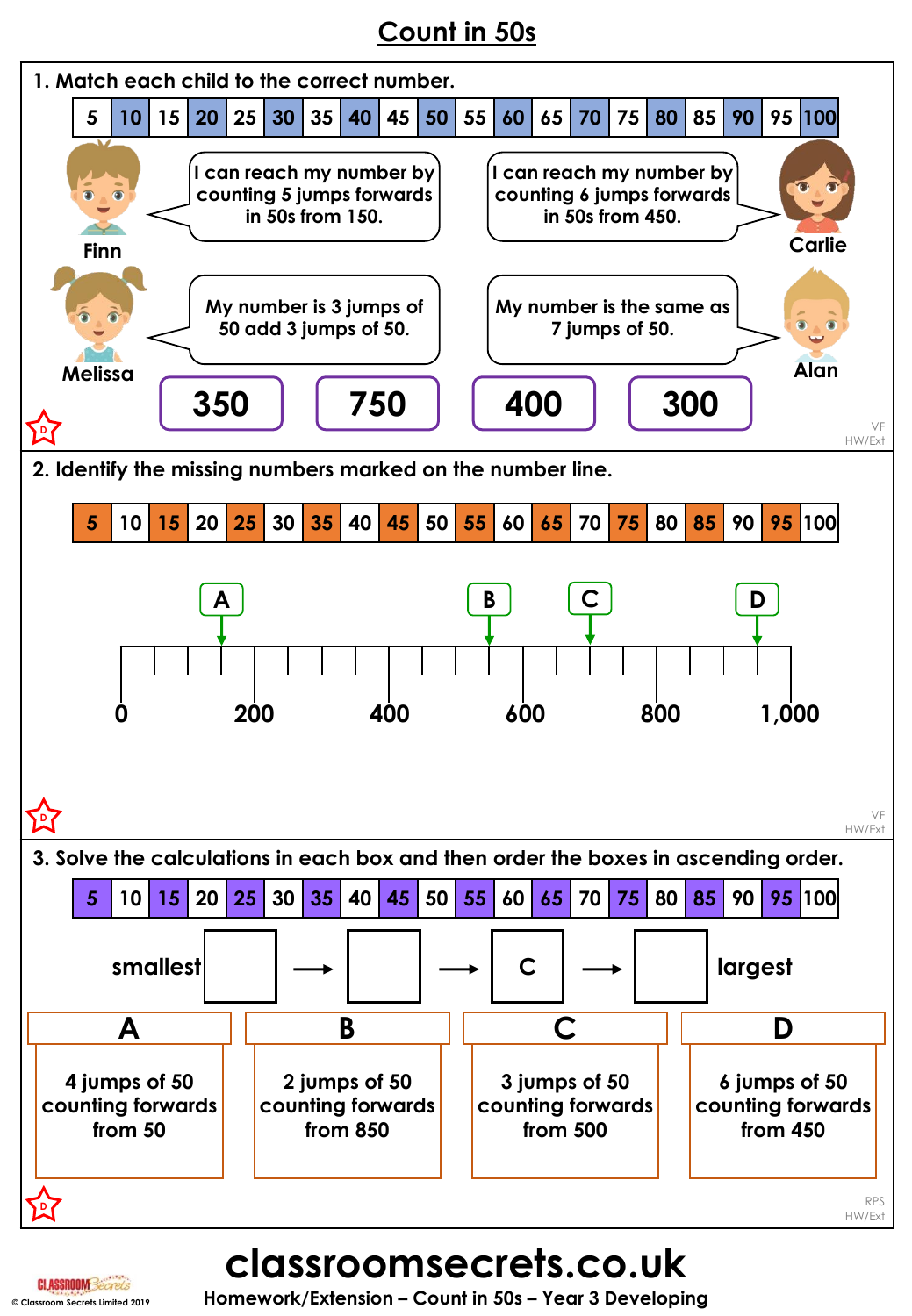### **Count in 50s**



# **classroomsecrets.co.uk**

**CLASSROOM Secrets**<br>
© Classroom Secrets Limited 2019 **Homework/Extension – Count in 50s – Year 3 Expected**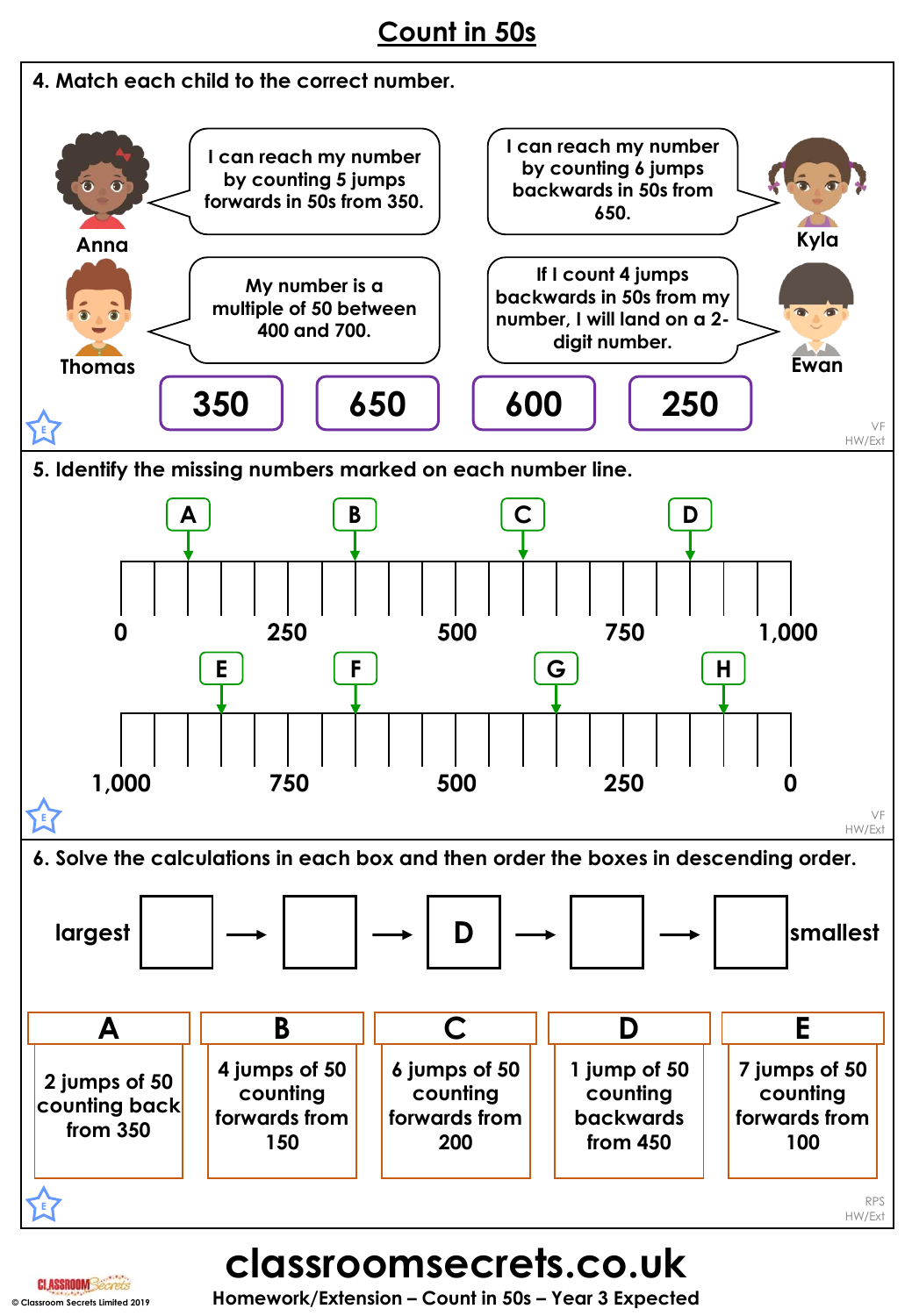### **Count in 50s**



# **classroomsecrets.co.uk**

**© Classroom Secrets Limited 2019 Homework/Extension – Count in 50s – Year 3 Greater Depth**